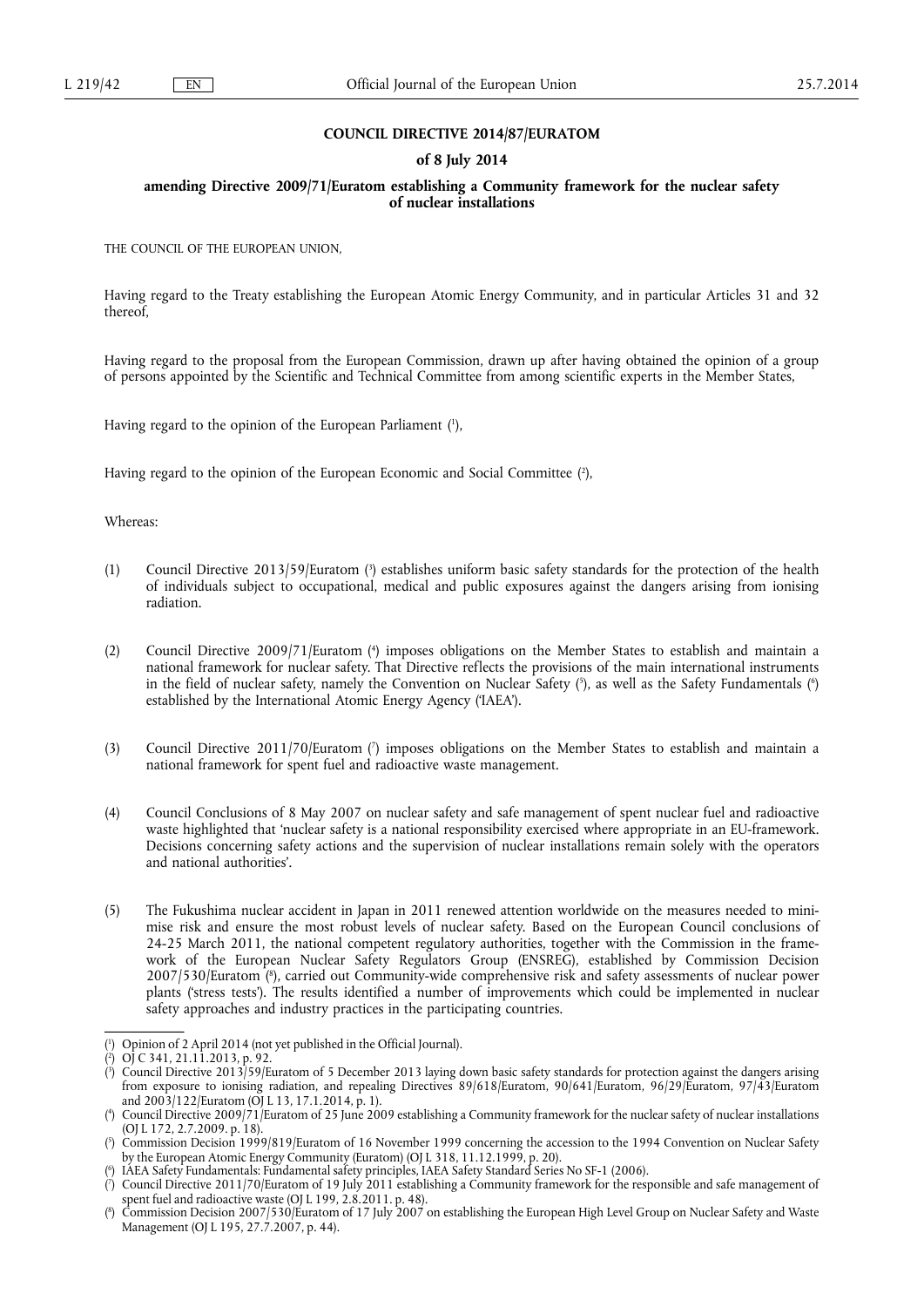Moreover, the European Council also called on the Commission to review, as appropriate, the existing legal and regulatory framework for the safety of nuclear installations and propose any improvements that may be necessary. The European Council also stressed that the highest standards for nuclear safety should be implemented and continuously improved in the Union.

(6) A strong competent regulatory authority with effective independence in regulatory decision-making is a fundamental requirement of the Community nuclear safety regulatory framework. It is of utmost importance that the competent regulatory authority has the ability to exercise its powers impartially, transparently and free from undue influence in its regulatory decision-making to ensure a high level of nuclear safety. Regulatory decisions and enforcement actions in the field of nuclear safety should be based on objective safety-related technical considerations and should be established without any undue external influence that might compromise safety, such as undue influence associated with changing political, economic or societal conditions.

The provisions of Directive 2009/71/Euratom on functional separation of competent regulatory authorities should be strengthened to ensure the regulatory authorities' effective independence from undue influence in their regulatory decision-making and to guarantee that they are provided with the appropriate means and competencies to properly carry out the responsibilities assigned to them. In particular, the regulatory authority should have sufficient legal powers, sufficient staffing and sufficient financial resources for the proper discharge of its assigned responsibilities.

The strengthened requirements should be however without prejudice to close cooperation, as appropriate, with other relevant national authorities or to general policy guidelines issued by Member States.

- (7) The regulatory decision-making process should take into account competences and expertise, which may be provided by technical support organisations. This expertise should be based on state-of-the-art scientific and technical knowledge, including from operational experience and safety-related research, knowledge management, and adequate technical resources.
- (8) In accordance with Part 1 of the IAEA General Safety Requirements, the role of the Member States in establishing the framework for nuclear safety, and the role of the regulator in implementing that framework, should both be respected.
- (9) Given the specialised nature of the nuclear industry and the limited availability of staff with the required expertise and competence, resulting in the possible rotation of staff with executive responsibility between the nuclear industry and the regulators, special attention should be given to avoiding conflicts of interest. Moreover, arrangements should be made to ensure that there is no conflict of interest for those organisations that provide the competent regulatory authority with advice or services.
- (10) The consequences of a nuclear accident can go beyond national borders, therefore close cooperation, coordination and information exchange between competent regulatory authorities of Member States in the vicinity of a nuclear installation, irrespective of whether those Member States operate nuclear installations or not, should be encouraged. In this respect, Member States should ensure that appropriate arrangements are in place to facilitate such cooperation on nuclear safety matters with cross-border impacts.
- (11) In order to ensure that the proper skills are acquired and that adequate levels of competence are achieved and maintained, all parties should ensure that all staff having responsibilities relating to the nuclear safety of nuclear installations and to on-site emergency preparedness and response arrangements, undergo a continuous learning process. That can be achieved through the establishment of training programmes and training plans, procedures for periodic review and updating of the training programmes as well as appropriate budgetary provisions for training.
- (12) Another key lesson learned from the Fukushima nuclear accident is the importance of enhancing transparency on nuclear safety matters. Transparency is also an important means of promoting independence in regulatory decision-making. Therefore, the current provisions of Directive 2009/71/Euratom on the information to be provided to the general public should be made more specific as to the type of information be provided. In addition, the general public should be given opportunities to participate in the relevant phases of the decision-making process related to nuclear installations in accordance with the national framework for nuclear safety, taking into account the different national systems. Decisions on licensing remain the responsibility of national competent authorities.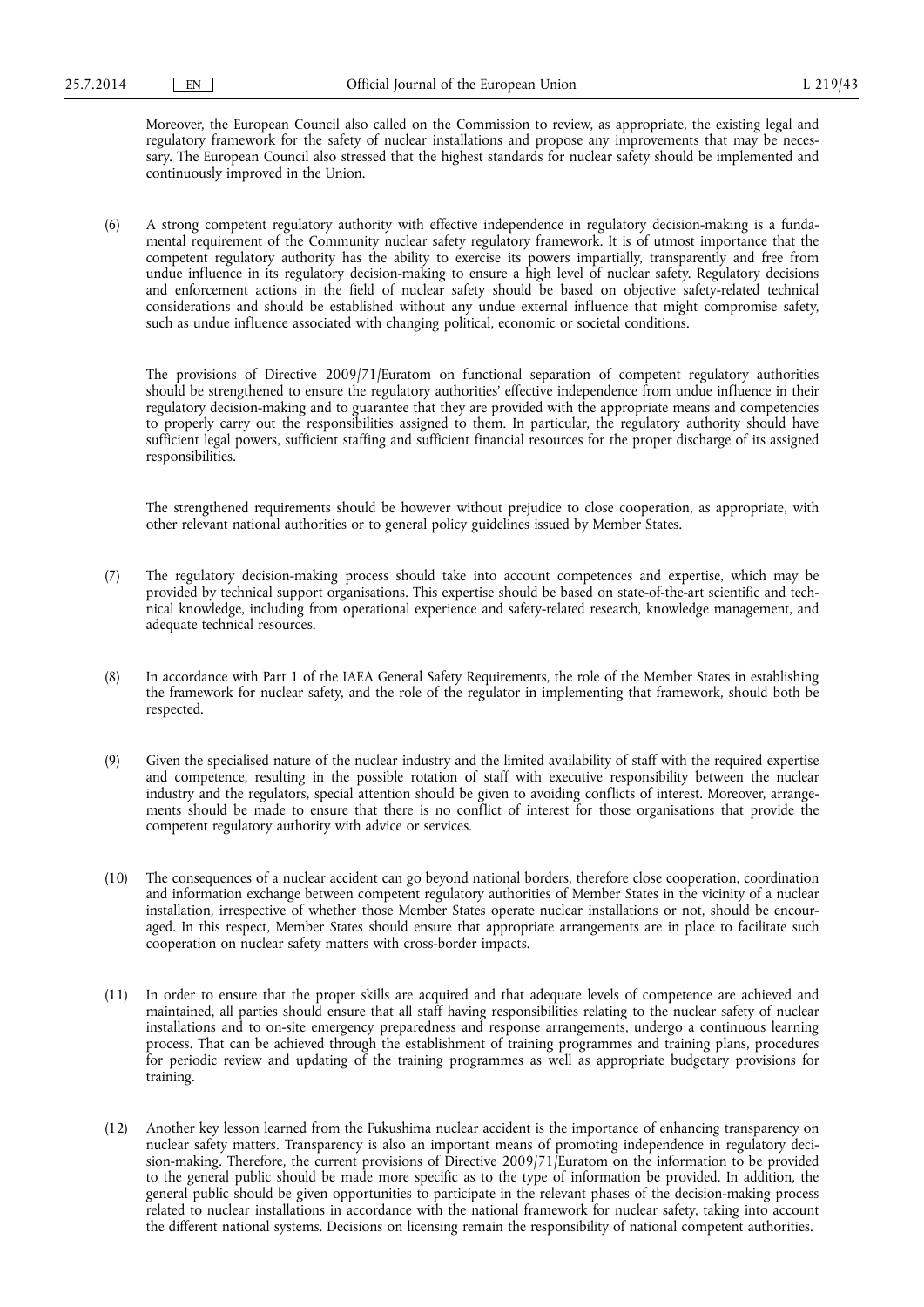- (13) The requirements of this Directive on transparency are complementary to those of the existing Euratom legislation. Council Decision 87/600/Euratom ( 1 ) imposes obligations on Member States to notify and provide information to the Commission and to other Member States in case of a radiological emergency on their territory, whilst Directive 2013/59/Euratom includes requirements on Member States to inform the general public about health protection measures to be applied and steps to be taken in the event of a radiological emergency, and to provide at regular intervals updated information to the population likely to be affected in the event of such an emergency.
- (14) During their 6th Review Meeting, the Contracting Parties to the Convention on Nuclear Safety reiterated their commitment to the findings of the 2nd Extraordinary Meeting which took place after the Fukushima accident. In particular, they stressed that 'nuclear power plants should be designed, constructed and operated with the objectives of preventing accidents and, should an accident occur, mitigating its effects and avoiding off-site contamination', and that 'regulatory authorities should ensure that these objectives are applied in order to identify and implement appropriate safety improvements at existing plants'.
- (15) In view of the technical progress achieved through the provisions of the IAEA and by the Western European Nuclear Regulators Association ('WENRA') and responding to the lessons learnt from the stress tests and the Fukushima nuclear accident investigations, Directive 2009/71/Euratom should be amended to include a high level Community nuclear safety objective covering all stages of the lifecycle of nuclear installations (siting, design, construction, commissioning, operation, decommissioning). In particular, this objective calls for significant safety enhancements in the design of new reactors for which the state of the art knowledge and technology should be used, taking into account the latest international safety requirements.
- (16) That objective should notably be reached through nuclear safety assessments, which fall under the scope of this Directive. They should be carried out by the licence holders under the control of the national competent regulatory authority and may be used for the assessment of the risk of a major accident, as covered by Directive 2011/92/EU of the European Parliament and of the Council ( 2 ), provided that the requirements of this Directive are met.
- (17) The concept of defence-in-depth is fundamental to the safety of nuclear installations and is the basis for implementing high level nuclear safety objectives. Application of the defence-in-depth principles, as recognised in international standards and guidance and by WENRA, ensures that safety activities are subject to, as far as reasonably practicable, independent layers of provisions, so that in the event that a failure were to occur, it would be detected, compensated or corrected by appropriate measures. The effectiveness of each of the different layers is an essential element of defence-in-depth to prevent accidents and mitigate the consequences should they occur. Defence-in-depth is generally structured in five levels. Should one level fail, the subsequent level comes into play. The objective of the first level of protection is the prevention of abnormal operation and system failures. If the first level fails, abnormal operation is controlled or failures are detected by the second level of protection. Should the second level fail, the third level ensures that safety functions are further performed by activating specific safety systems and other safety features. Should the third level fail, the fourth level limits accident progression through accident management, so as to prevent or mitigate severe accident conditions with external releases of radioactive materials. The last objective (the fifth level of protection) is the mitigation of the radiological consequences of significant external releases through the off-site emergency response.
- (18) Together with defence-in-depth, an effective nuclear safety culture is regarded as a fundamental factor in achieving a high level of nuclear safety and its continuous improvement. Indicators for an effective nuclear safety culture include, in particular: the commitment at all levels of staff and management within an organisation to nuclear safety and its continuous improvement; the promotion of the ability of staff at all levels to question the delivery of relevant safety principles and practices to continuously improve nuclear safety; the ability of staff to report safety issues in a timely manner; the identification of the lessons learnt from operational experience; and the systematic reporting of any deviation from normal operating conditions or arrangements relevant to accident management that have the potential to have an impact on nuclear safety. Important elements which help to achieve a strong nuclear safety culture include, in particular, effective management systems, appropriate education and training and arrangements by the licence holder to register, evaluate and document internal and external safety significant operating experience and effective resolution of issues that have been raised.

<sup>(</sup> 1 ) Council Decision of 14 December 1987 on Community arrangements for the early exchange of information in the event of a radiological emergency (OJ L 371, 30.12.1987, p. 76).

<sup>(</sup> 2 ) Directive 2011/92/EU of the European Parliament and of the Council of 13 December 2011 on the assessment of the effects of certain public and private projects on the environment (OJ L 26, 28.1.2012, p. 1).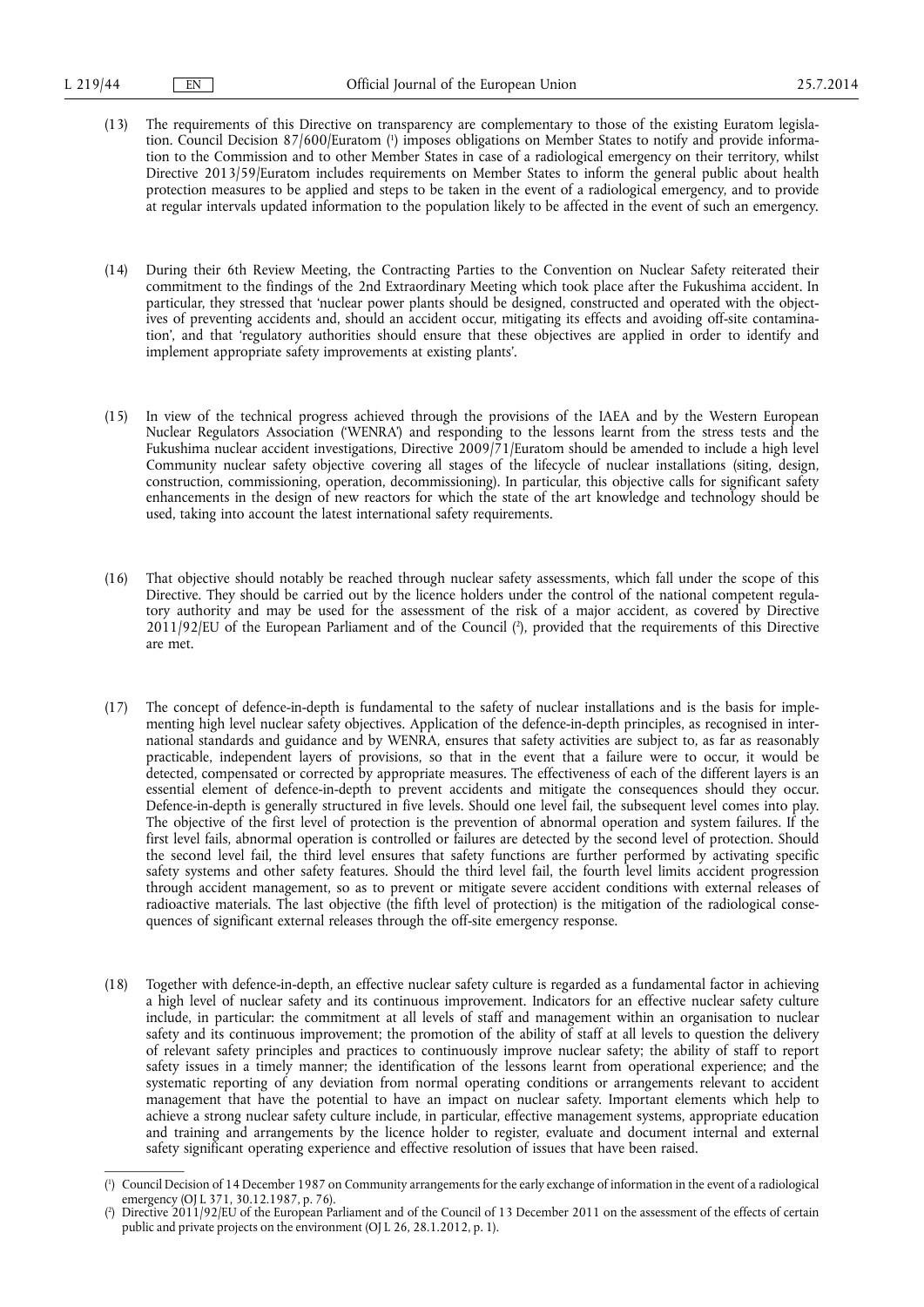- (19) Where 'reasonably practicable' is used in this Directive it should be applied in accordance with established definitions, in particular the WENRA and IAEA definitions.
- (20) Following the nuclear accidents at Three Mile Island and Chernobyl, the Fukushima nuclear accident highlighted once again the critical importance of the containment function, which is the last barrier to protect people and the environment against radioactive releases resulting from an accident. Therefore the applicant for a licence for the construction of a new power or research reactor should demonstrate that the design limits the effects of a reactor core damage to within the containment, i.e. the applicant should prove that a large or unauthorised radioactive release outside the containment is extremely unlikely, and that applicant should be able to demonstrate with a high degree of confidence that such a release will not occur.
- (21) More specific arrangements for accident management and on-site emergency response should be required to address the prevention and mitigation of accidents. Those should be in accordance and without prejudice to the relevant provisions of the Directive 2013/59/Euratom. The licence holder should provide for procedures, guidelines and arrangements that address accidents including severe accidents, that could occur in all operational modes, including full power, shutdown and transitional states, ensuring consistency and continuity between all such procedures and arrangements, and ensuring that they are exercised, reviewed and updated. Those arrangements should also provide for sufficient staff, equipment and other necessary resources. An organisational structure with clear allocation of responsibilities, and coordination amongst response bodies should be provided.
- (22) The stress tests demonstrated the key role of enhanced cooperation and coordination mechanisms between all parties that have responsibilities for nuclear safety. The peer-reviews have proved to be a good means of building confidence, with the aim of developing and exchanging experience and ensuring the common application of high nuclear safety standards.
- (23) Cooperation on nuclear safety between Members States is well established and can give added value in terms of nuclear safety, transparency and openness towards stakeholders at the European and international level.

Member States, through their competent regulatory authorities making relevant use of ENSREG, and building on the expertise of the WENRA, should every six years define a methodology, Terms of Reference and a time frame for Peer Reviews on a common specific technical topic related to the nuclear safety of their nuclear installations. The common specific technical topic to be considered should be identified among the WENRA safety reference levels or on the basis of operating experience feed-back, incidents and accidents and technological and scientific developments. Member States should perform a national self-assessment and make arrangements for common peer reviews by other Member States' competent regulatory authorities of their national self-assessment.

Reports on the findings of those peer reviews should be produced. Member States should establish national action plans for addressing any relevant findings and their own national assessment, taking into account the results of those peer review reports. The peer review reports should also form the basis of any summary report of the outcome of the Union-wide topical peer review exercise prepared collectively by the competent regulatory authorities of the Member States. The summary report should not aim to rank the safety of nuclear installations but rather focus on the process and technical findings of the topical peer review so that the knowledge gained from the exercise can be shared.

Reciprocal trust should prevail in peer reviews, and it would therefore be appropriate for the Commission, whenever practicable, to inform Member States when it intends to use the results of peer review reports in its policy documents.

- (24) The obligations of the Member States to report on the implementation of this Directive and the obligation of the Commission to draw up a report on the basis of the national reports should provide an opportunity to take stock of, and evaluate, the various aspects of the implementation of this Directive as well as its effectiveness. A number of relevant reporting obligations, such as the Convention on Nuclear Safety reports, exist at international level, the results of which might be used for the evaluation of the implementation of this Directive. Moreover, additional reporting requirements should be established under this Directive in relation to the findings of the topical peer reviews of nuclear installations. Consequently, with a view to simplifying the legislation and reducing the administrative burden, the reporting obligation for the Member States should be made less onerous both as regards the frequency of reporting and the content of the reports.
- (25) In line with a graded approach, the implementation of the provisions of this Directive depends on the types of nuclear installations on the territory of a Member State. Therefore, when implementing these provisions in national law, Member States should take into account the potential magnitude and nature of risks posed by the nuclear installations that they plan or operate. In particular, the graded approach should concern those Member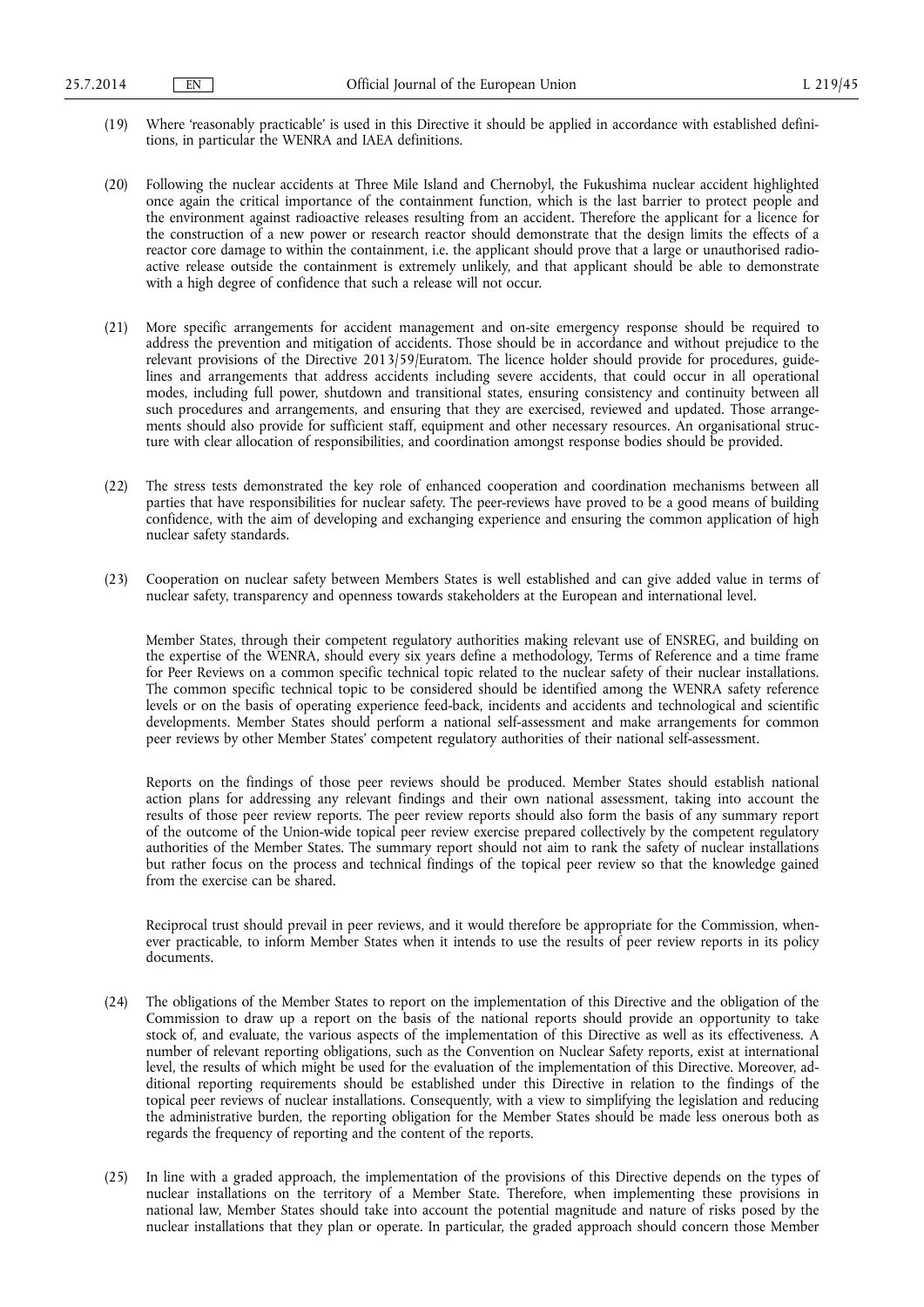States that keep only a small inventory of nuclear and radioactive materials, e.g. those linked to the operation of smaller research reactor facilities, which in case of a severe accident would not engender consequences comparable to those generated by nuclear power plants.

- (26) The provisions of this Directive which are intrinsically linked to the existence of nuclear installations, namely those concerning the licence holder's obligations, the new specific requirements for nuclear installations and the provisions concerning on-site emergency preparedness and response should not be applicable to Member States without nuclear installations. The provisions of this Directive should be transposed and implemented in a proportionate manner in accordance with national circumstances and taking into account the fact that those Member States do not have nuclear installations, whilst ensuring that nuclear safety receives appropriate attention by the government or by the competent authorities.
- (27) According to Directive 2009/71/Euratom, the Member States have to establish and maintain a national legislative, regulatory and organisational framework for the nuclear safety of nuclear installations. The decision as to how the provisions of the national framework are adopted and through which instrument they are applied rests with the competence of the Member States.
- (28) In accordance with the Joint Political Declaration of 28 September 2011 of Member States and the Commission on explanatory documents, Member States have undertaken to accompany, in justified cases, the notification of their transposition measures with one or more documents explaining the relationship between the provisions of a directive and the corresponding parts of national transposition instruments. With regard to this Directive the legislator considers the transmission of such documents to be justified.
- (29) Directive 2009/71/Euratom should therefore be amended accordingly,

HAS ADOPTED THIS DIRECTIVE:

*Article 1* 

Directive 2009/71/Euratom is amended as follows:

(1) the heading of Chapter 1 is replaced by the following:

'OBJECTIVES, SCOPE AND DEFINITIONS'.

- (2) Article 2 is amended as follows:
	- (a) paragraph 1 is replaced by the following:
		- '1. This Directive shall apply to any civilian nuclear installation subject to a licence.';
	- (b) paragraph 3 is replaced by the following:

This Directive supplements the basic standards referred to in Article 30 of the Treaty as regards the nuclear safety of nuclear installations and is without prejudice to the existing Community legislation for the protection of the health of the workers and the general public against the dangers arising from ionising radiation, and in particular Council Directive 2013/59/Euratom (\*).

- (\*) Council Directive 2013/59/Euratom of 5 December 2013 laying down basic safety standards for protection against the dangers arising from exposure to ionising radiation, and repealing Directives 89/618/Euratom, 90/641/Euratom, 96/29/Euratom, 97/43/Euratom and 2003/122/Euratom (OJ L 13, 17.1.2014, p. 1).'.
- (3) Article 3 is amended as follows:
	- (a) paragraph 1(a) is replaced by the following:
		- '(a) a nuclear power plant, enrichment plant, nuclear fuel fabrication plant, reprocessing plant, research reactor facility, spent fuel storage facility; and';
	- (b) the following paragraphs are added:
		- '6. "accident" means any unintended event, the consequences or potential consequences of which are significant from the point of view of radiation protection or nuclear safety;
		- 7. "incident" means any unintended event, the consequences or potential consequences of which are not negligible from the point of view of radiation protection or nuclear safety;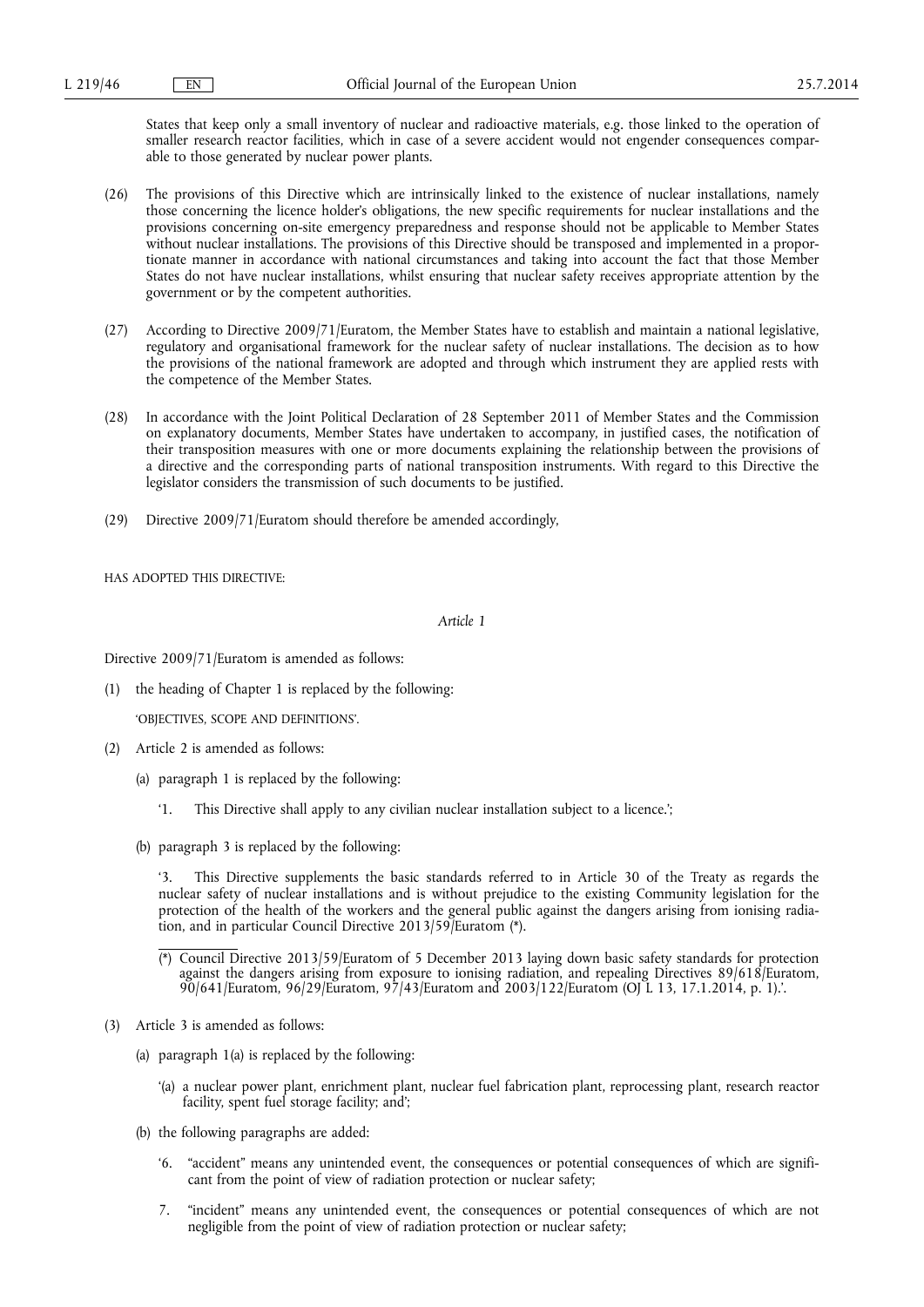- 8. "abnormal operations" means an operational process deviating from normal operation which is expected to occur at least once during the operating lifetime of a facility but which, in view of appropriate design provisions, does not cause any significant damage to items important to safety or lead to accident conditions;
- 9. "design basis" means the range of conditions and events taken explicitly into account in the design, including upgrades, of a nuclear installation, according to established criteria, so that the installation can withstand them without exceeding authorised limits by the planned operation of safety systems;
- 10. "design basis accident" means accident conditions against which a nuclear installation is designed according to established design criteria, and for which the damage to the fuel, where applicable, and the release of radioactive material are kept within authorised limits;
- 11. "severe conditions" means conditions that are more severe than conditions related to design basis accidents; such conditions may be caused by multiple failures, such as the complete loss of all trains of a safety system, or by an extremely unlikely event.'.
- (4) In Chapter 2, the following title is inserted after the heading 'OBLIGATIONS':

### *'SECTION 1*

#### *General obligations'.*

(5) Article 4(1) is replaced by the following:

'1. Member States shall establish and maintain a national legislative, regulatory and organisational framework ("national framework") for the nuclear safety of nuclear installations. The national framework shall provide in particular for:

- (a) the allocation of responsibilities and coordination between relevant state bodies;
- (b) national nuclear safety requirements, covering all stages of the lifecycle of nuclear installations;
- (c) a system of licensing and prohibition of operation of nuclear installations without a licence;
- (d) a system of regulatory control of nuclear safety performed by the competent regulatory authority;
- (e) effective and proportionate enforcement actions, including, where appropriate, corrective action or suspension of operation and modification or revocation of a licence.

The determination on how national nuclear safety requirements referred to in point (b) are adopted and through which instrument they are applied remains within the competences of the Member States;'.

(6) In Article 5, paragraphs 2 and 3 are replaced by the following:

'2. Member States shall ensure the effective independence from undue influence of the competent regulatory authority in its regulatory decision-making. For this purpose, Member States shall ensure that the national framework requires that the competent regulatory authority:

- (a) is functionally separate from any other body or organisation concerned with the promotion or utilisation of nuclear energy, and does not seek or take instructions from any such body or organisation when carrying out its regulatory tasks;
- (b) takes regulatory decisions founded on robust and transparent nuclear safety-related requirements;
- (c) is given dedicated and appropriate budget allocations to allow for the delivery of its regulatory tasks as defined in the national framework and is responsible for the implementation of the allocated budget;
- (d) employs an appropriate number of staff with qualifications, experience and expertise necessary to fulfil its obligations. It may use external scientific and technical resources and expertise in support of its regulatory functions;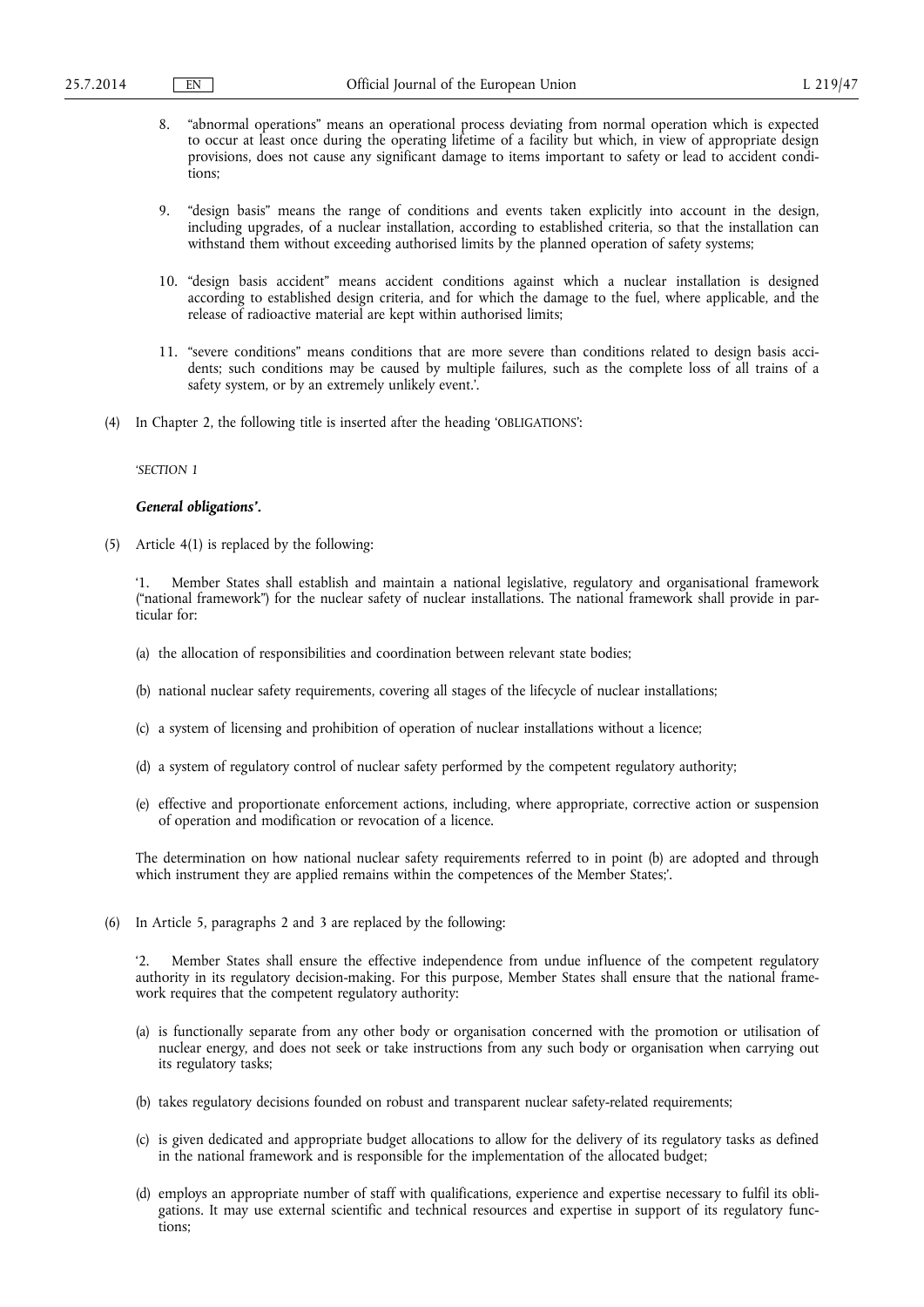- (e) establishes procedures for the prevention and resolution of any conflicts of interest;
- (f) provides nuclear safety-related information without clearance from any other body or organisation, provided that this does not jeopardise other overriding interests, such as security, recognised in relevant legislation or international instruments.

3. Member States shall ensure that the competent regulatory authority is given the legal powers necessary to fulfil its obligations in connection with the national framework described in Article 4(1). For this purpose, Member States shall ensure that the national framework entrusts the competent regulatory authorities with the following main regulatory tasks, to:

- (a) propose, define or participate in the definition of national nuclear safety requirements;
- (b) require that the licence holder complies and demonstrates compliance with national nuclear safety requirements and the terms of the relevant licence;
- (c) verify such compliance through regulatory assessments and inspections;
- (d) propose or carry out effective and proportionate enforcement actions.'.
- (7) Articles 6, 7 and 8 are replaced by the following:

*'Article 6* 

#### **Licence holders**

Member States shall ensure that the national framework requires that:

- (a) the prime responsibility for the nuclear safety of a nuclear installation rests with the licence holder. That responsibility cannot be delegated and includes responsibility for the activities of contractors and sub-contractors whose activities might affect the nuclear safety of a nuclear installation;
- (b) when applying for a licence, the applicant is required to submit a demonstration of nuclear safety. Its scope and level of detail shall be commensurate with the potential magnitude and nature of the hazard relevant for the nuclear installation and its site;
- (c) licence holders are to regularly assess, verify, and continuously improve, as far as reasonably practicable, the nuclear safety of their nuclear installations in a systematic and verifiable manner. That shall include verification that measures are in place for the prevention of accidents and mitigation of the consequences of accidents, including the verification of the application of defence-in-depth provisions;
- (d) licence holders establish and implement management systems which give due priority to nuclear safety;
- (e) licence holders provide for appropriate on-site emergency procedures and arrangements, including severe accident management guidelines or equivalent arrangements, for responding effectively to accidents in order to prevent or mitigate their consequences. Those shall in particular:
	- (i) be consistent with other operational procedures and periodically exercised to verify their practicability;
	- (ii) address accidents and severe accidents that could occur in all operational modes and those that simultaneously involve or affect several units;
	- (iii) provide arrangements to receive external assistance;
	- (iv) be periodically reviewed and regularly updated, taking account of experience from exercises and lessons learned from accidents;
- (f) licence holders provide for and maintain financial and human resources with appropriate qualifications and competences, necessary to fulfil their obligations with respect to the nuclear safety of a nuclear installation. Licence holders shall also ensure that contractors and subcontractors under their responsibility and whose activities might affect the nuclear safety of a nuclear installation have the necessary human resources with appropriate qualifications and competences to fulfil their obligations.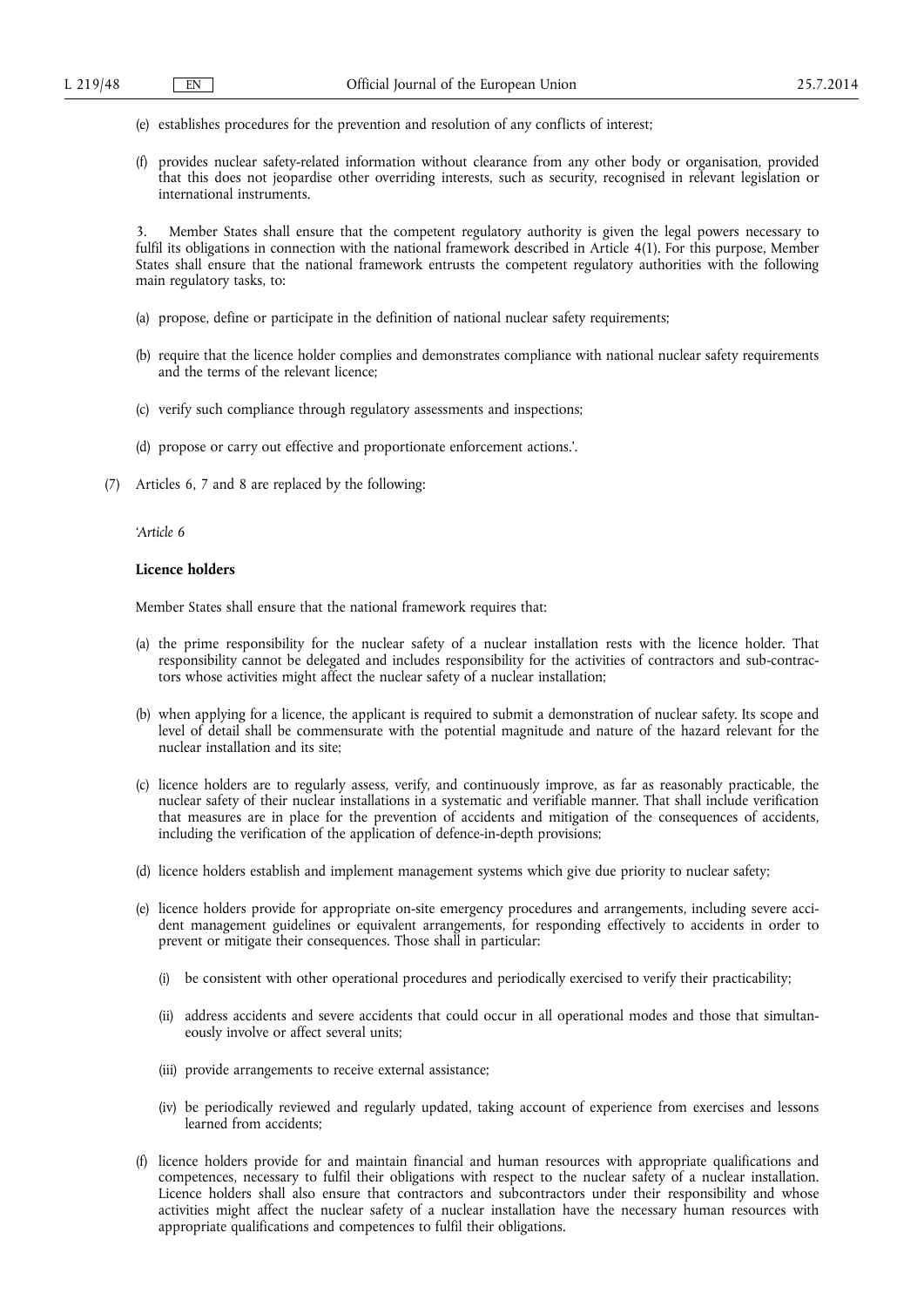#### *Article 7*

## **Expertise and skills in nuclear safety**

Member States shall ensure that the national framework requires all parties to make arrangements for the education and training for their staff having responsibilities related to the nuclear safety of nuclear installations so as to obtain, maintain and to further develop expertise and skills in nuclear safety and on-site emergency preparedness.

### *Article 8*

## **Transparency**

1. Member States shall ensure that necessary information in relation to the nuclear safety of nuclear installations and its regulation is made available to workers and the general public, with specific consideration to local authorities, population and stakeholders in the vicinity of a nuclear installation. That obligation includes ensuring that the competent regulatory authority and the licence holders, within their fields of responsibility, provide in the framework of their communication policy:

(a) information on normal operating conditions of nuclear installations to workers and the general public; and

(b) prompt information in case of incidents and accidents to workers and the general public and to the competent regulatory authorities of other Member States in the vicinity of a nuclear installation.

2. Information shall be made available to the public in accordance with relevant legislation and international instruments, provided that this does not jeopardise other overriding interests, such as security, which are recognised in relevant legislation or international instruments.

3. Member States shall, without prejudice to Article 5(2), ensure that the competent regulatory authority engages, as appropriate, in cooperation activities on the nuclear safety of nuclear installations with competent regulatory authorities of other Member States in the vicinity of a nuclear installation, inter alia, via the exchange and/or sharing of information.

4. Member States shall ensure that the general public is given the appropriate opportunities to participate effectively in the decision-making process relating to the licensing of nuclear installations, in accordance with relevant legislation and international instruments.'.

(8) The following Section is inserted after Article 8:

*'SECTION 2* 

## *Specific obligations*

*Article 8a* 

#### **Nuclear safety objective for nuclear installations**

Member States shall ensure that the national nuclear safety framework requires that nuclear installations are designed, sited, constructed, commissioned, operated and decommissioned with the objective of preventing accidents and, should an accident occur, mitigating its consequences and avoiding:

- (a) early radioactive releases that would require off-site emergency measures but with insufficient time to implement them;
- (b) large radioactive releases that would require protective measures that could not be limited in area or time.
- 2. Member States shall ensure that the national framework requires that the objective set out in paragraph 1:
- (a) applies to nuclear installations for which a construction licence is granted for the first time after 14 August 2014;
- (b) is used as a reference for the timely implementation of reasonably practicable safety improvements to existing nuclear installations, including in the framework of the periodic safety reviews as defined in Article 8c(b).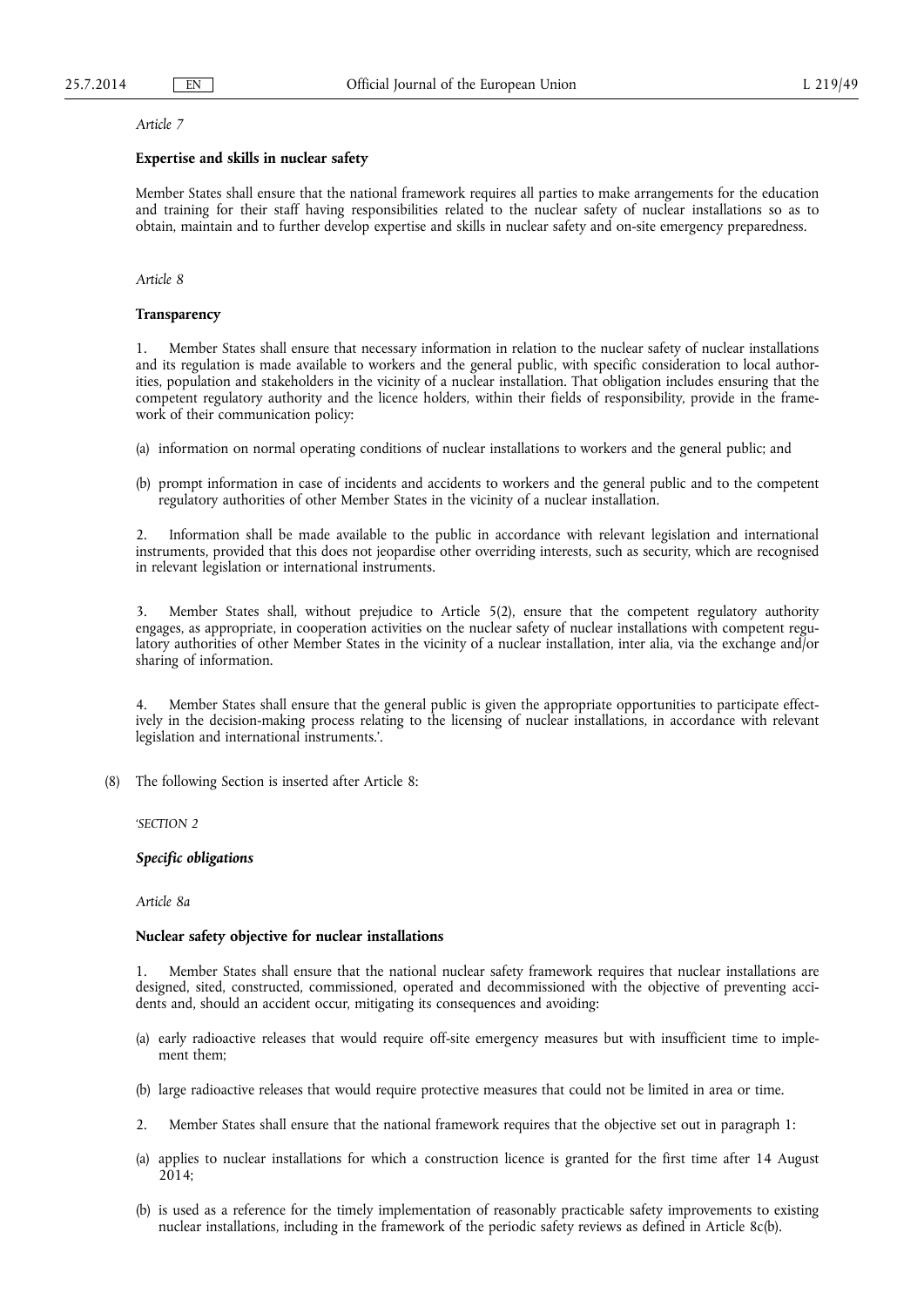### *Article 8b*

## **Implementation of the nuclear safety objective for nuclear installations**

1. In order to achieve the nuclear safety objective set out in Article 8a, Member States shall ensure that the national framework requires that where defence-in-depth applies, it shall be applied to ensure that:

- (a) the impact of extreme external natural and unintended man-made hazards is minimised;
- (b) abnormal operation and failures are prevented;
- (c) abnormal operation is controlled and failures are detected;
- (d) accidents within the design basis are controlled;
- (e) severe conditions are controlled, including prevention of accidents progression and mitigation of the consequences of severe accidents;
- (f) organisational structures according to Article 8d(1) are in place.

2. In order to achieve the nuclear safety objective set out in Article 8a, Member States shall ensure that the national framework requires that the competent regulatory authority and the licence holder take measures to promote and enhance an effective nuclear safety culture. Those measures include in particular:

- (a) management systems which give due priority to nuclear safety and promote, at all levels of staff and management, the ability to question the effective delivery of relevant safety principles and practices, and to report in a timely manner on safety issues, in accordance with Article 6(d);
- (b) arrangements by the licence holder to register, evaluate and document internal and external safety significant operating experience;
- (c) the obligation of the licence holder to report events with a potential impact on nuclear safety to the competent regulatory authority; and,
- (d) arrangements for education and training, in accordance with Article 7.

*Article 8c* 

### **Initial assessment and periodic safety reviews**

Member States shall ensure that the national framework requires that:

- (a) any grant of a licence to construct a nuclear installation or operate a nuclear installation, is based upon an appropriate site and installation-specific assessment, comprising a nuclear safety demonstration with respect to the national nuclear safety requirements based on the objective set in Article 8a;
- (b) the licence holder under the regulatory control of the competent regulatory authority, re-assesses systematically and regularly, at least every 10 years, the safety of the nuclear installation as laid down in Article 6(c). That safety reassessment aims at ensuring compliance with the current design basis and identifies further safety improvements by taking into account ageing issues, operational experience, most recent research results and developments in international standards, using as a reference the objective set in Article 8a.

### *Article 8d*

## **On-site emergency preparedness and response**

1. Without prejudice to the provisions of the Directive 2013/59/Euratom, Member States shall ensure that the national framework requires that an organisational structure for on-site emergency preparedness and response is established with a clear allocation of responsibilities and coordination between the licence holder, and competent authorities and organisations, taking into account all phases of an emergency.

2. Member States shall ensure that there is consistency and continuity between the on-site emergency preparedness and response arrangements required by the national framework and other emergency preparedness and response arrangements required under Directive 2013/59/Euratom.'.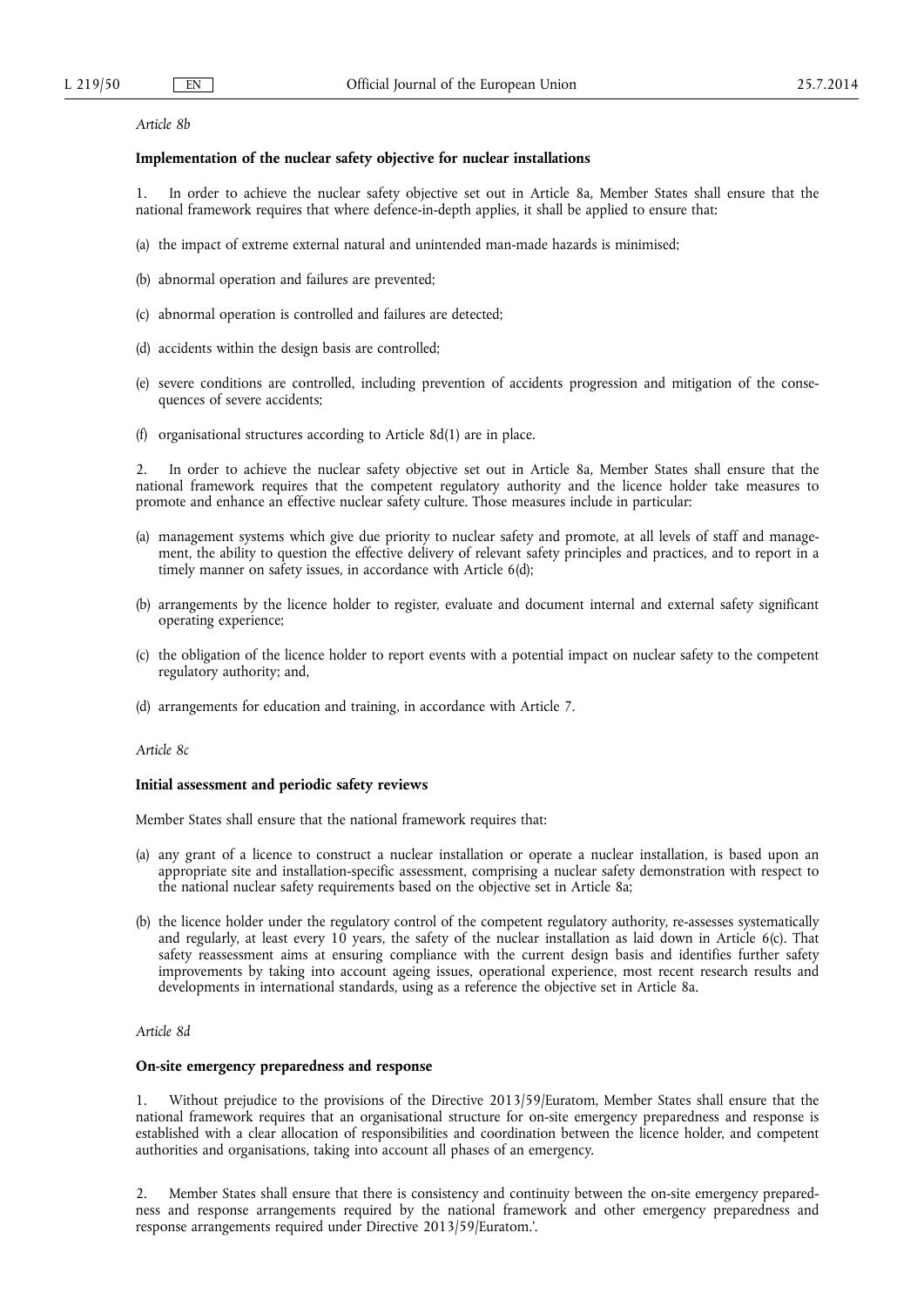(9) The following Chapter is inserted after Article 8d:

### 'CHAPTER 2a

# **PEER REVIEWS AND REPORTING**

*Article 8e* 

#### **Peer reviews**

1. Member States shall, at least once every 10 years, arrange for periodic self-assessments of their national framework and competent regulatory authorities and invite an international peer review of relevant segments of their national framework and competent regulatory authorities with the aim of continuously improving nuclear safety. Outcomes of such peer reviews shall be reported to the Member States and the Commission, when available.

- 2. Member States shall ensure that, on a coordinated basis:
- (a) a national assessment is performed, based on a specific topic related to nuclear safety of the relevant nuclear installations on their territory;
- (b) all other Member States, and the Commission as observer, are invited to peer review the national assessment referred to in point (a);
- (c) appropriate follow-up measures are taken of relevant findings resulting from the peer review process;
- (d) relevant reports are published on the above mentioned process and its main outcome when results are available.

3. Member States shall ensure that arrangements are in place to allow for the first topical peer review to start in 2017, and for subsequent topical peer reviews to take place at least every six years thereafter.

In case of an accident leading to situations that would require off-site emergency measures or protective measures for the general public, the Member State concerned shall ensure that an international peer review is invited without undue delay.'.

(10) Article 9 is amended as follows:

(a) paragraph 1 is replaced by the following:

'1. Member States shall submit a report to the Commission on the implementation of this Directive for the first time by 22 July 2014, and then by 22 July 2020.';

(b) paragraph 3 is deleted.

(11) In Article 10, the following paragraph is inserted after paragraph 1:

The obligations of transposition and implementation of Articles 6, 8a, 8b, 8c and 8d shall not apply to Member States without nuclear installations, unless they decide to develop any activity related to nuclear installations subject to a licence under their jurisdiction.'.

#### *Article 2*

Member States shall bring into force the laws, regulations and administrative provisions necessary to comply with this Directive by 15 August 2017. They shall immediately inform the Commission thereof.

When Member States adopt those provisions, they shall contain a reference to this Directive or be accompanied by such a reference on the occasion of their official publication. The methods of making such reference shall be laid down by Member States.

2. Member States shall communicate to the Commission the text of the main provisions of national law which they adopt in the field covered by this Directive and of any subsequent amendments to those provisions.